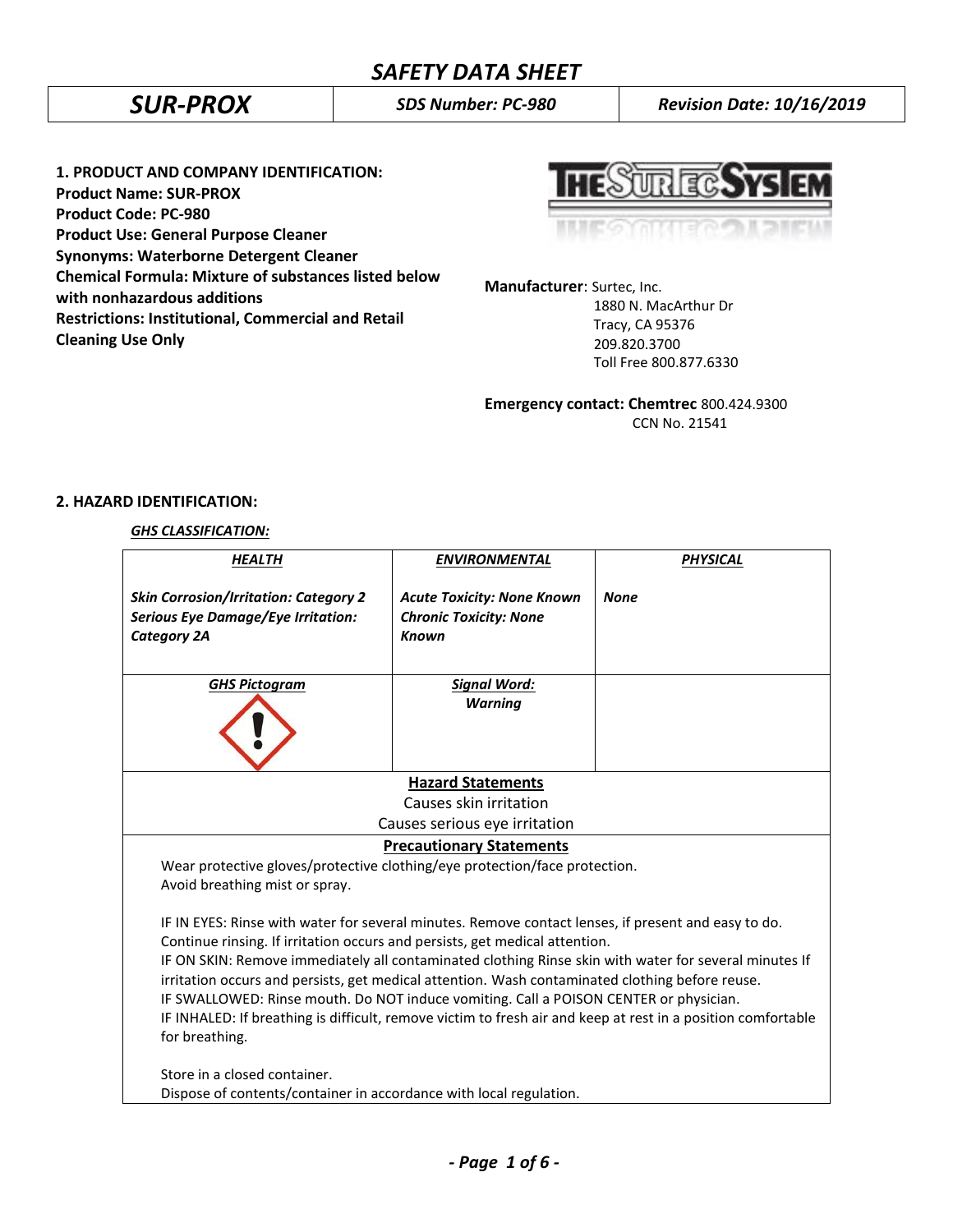*SUR-PROX SDS Number: PC-980 Revision Date: 10/16/2019*

# **3. COMPOSITION/INFORMATION ON INGREDIENTS:**

| <b>INGREDIENT</b>                                                 | CAS NO.             | <b>PERCENT</b> | <b>HAZARDOUS</b> |
|-------------------------------------------------------------------|---------------------|----------------|------------------|
| <b>HYDROGEN PEROXIDE</b>                                          | 7722-84-1           | $4 - 6%$       | YES              |
| PROPRIETARY ETHOXYLATED ALCOHOL BLEND                             | <b>TRADE SECRET</b> | $4 - 6%$       | YES              |
|                                                                   |                     |                |                  |
|                                                                   |                     |                |                  |
| Exact Percentages are being withheld as trade secret information. |                     |                |                  |

# **4. FIRST-AID MEASURES:**

*Eye Contact:* Rinse with water for several minutes. Remove contact lenses, if present and easy to do. Continue rinsing. If irritation occurs and persists, get medical attention.

*Skin Contact:* Remove immediately all contaminated clothing Rinse skin with water for several minutes If irritation occurs and persists, get medical attention. Wash contaminated clothing before reuse.

*Inhalation:* If breathing is difficult, remove victim to fresh air and keep at rest in a position comfortable for breathing. *Ingestion:* Rinse mouth. Do NOT induce vomiting. Call a POISON CENTER or physician.

# **5. FIRE-FIGHTING MEASURES:**

*Fire Extinguishing media:* Use water spray or regular foam.

#### *Hazards during fire-fighting:*

Containers may rupture when exposed to extreme heat. Released oxygen from decomposition of hydrogen peroxide may support combustion.

#### *Protective equipment for fire-fighting:*

Wear NFPA-approved self-contained breathing apparatus, helmet, hood, boots and gloves.

# **6. ACCIDENTAL RELEASE MEASURES:**

#### *Personal precautions:*

Use recommended personal protective clothing and equipment. To prevent slipping, do not walk through spilled material.

#### *Environmental precautions:*

Follow all Federal, State and Local regulations when storing and disposing of substances. Do not allow material to run off of work area, and material should be absorbed, collected and disposed of in accordance with regulations. Keep product from entering storm drains. Consult local and federal guidelines for proper disposal of these materials. *Cleanup:*

*- For small amounts of released material:* Flush with water to dilute. Mop or vacuum up then transfer to suitable container for disposal. - *For large amounts of released material:* Flush with copious amounts of water to dilute. Dike around spilled material to contain. Spilled material may be mopped or vacuumed up, then transferred to plastic containers for disposal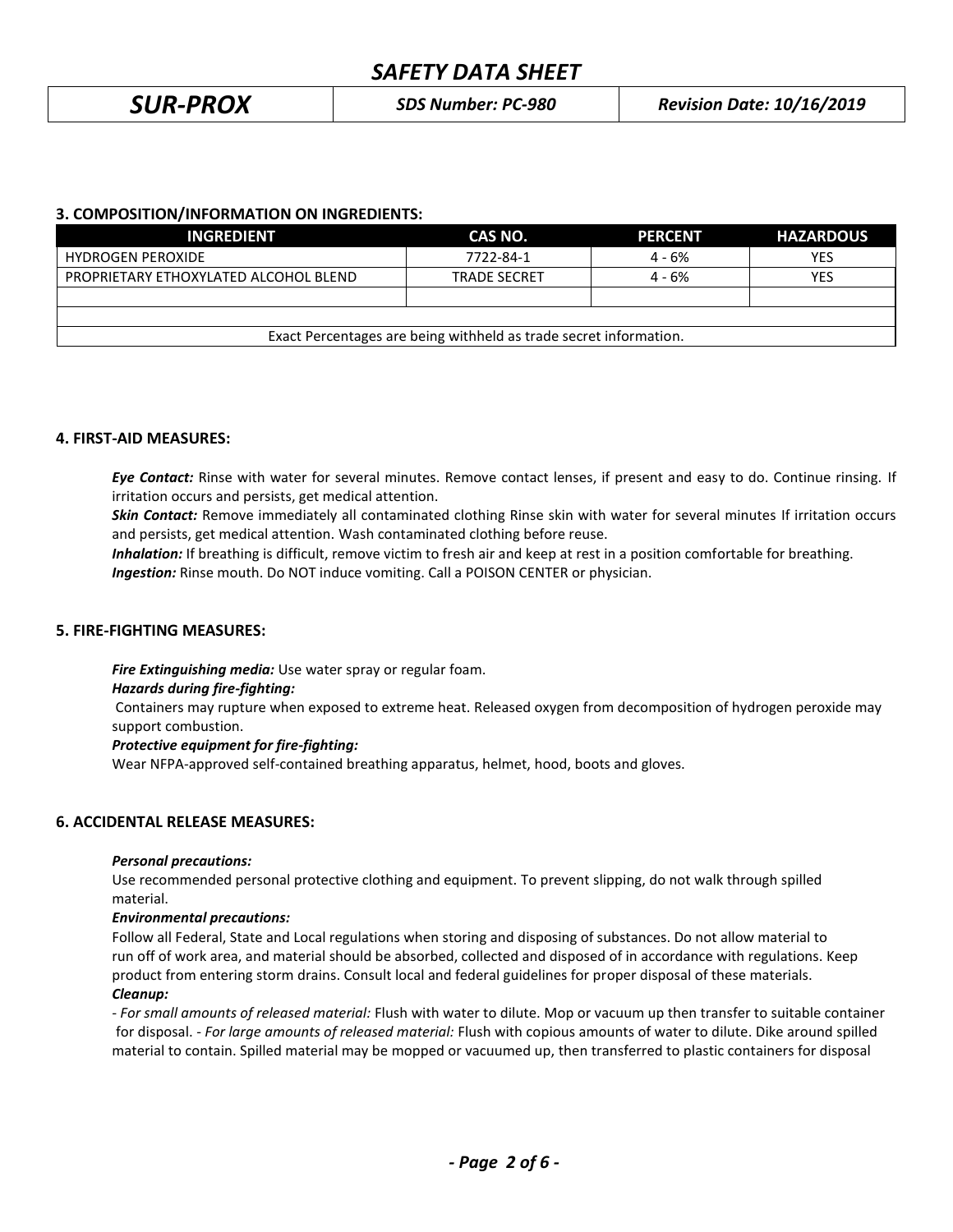# **7. HANDLING and STORAGE:**

#### *Handling:*

**General advice -** No specific measures are necessary provided product and recommended protective clothing/equipment are used correctly. Material contains a strong oxidizer. Avoid contact of concentrated material with organic material. Do not mix with other chemicals. This is a commercial product, not intended for home use. Keep out of reach of children.

# *Storage:*

**General advice -** Protect against physical damage. Store in tightly closed containers in a cool, well ventilated area. Do not allow product to freeze.

# *Shelf Life:*

12 months

# **8. EXPOSURE CONTROLS and PERSONAL PROTECTION:**

#### *Advice on system design:*

Provide local exhaust ventilation to control vapors for published exposure limits.

## *Personal protective equipment (HMIS rating 'B'):*

**Eye protection**: Wear safety glasses with side shields or safety goggles to prevent exposure or full face shield if splash hazard exists.

**Skin protection**: Chemical-resistant gloves. Wear appropriate protective clothing to prevent possible skin contact. **Respiratory protection**: Not normally required. Avoid breathing mists or spray. Use proper NIOSH-OSHA respirator if ventilation is inadequate.

**General safety and hygiene measures**: Exercise stringent hygiene practices to minimize exposure. This material contains a strong oxidizer which can support combustion. If contact occurs, wash any body part with soap and water immediately. Any organic materials contacted by concentrated product, including clothing, should be rinsed immediately or washed soon after contact. Wash hands after use, and before eating, drinking or smoking.

#### *Other protective measures:*

Nearby running water on the job site is necessary, should an accident occur.

## *Exposure Guidelines:*

| ACGIH TWA: | None              |
|------------|-------------------|
| STEL:      | None              |
| OSHA PEL:  | 1 ppm (7722-84-1) |

# **9. PHYSICAL and CHEMICAL PROPERTIES:**

| Appearance:                 | Clear Colorless Liquid   | Flash Point:                            | $>200^{\circ}$ F         |
|-----------------------------|--------------------------|-----------------------------------------|--------------------------|
| Odor:                       | Mild Citrus              | <b>Upper/Lower Flammability Limits:</b> | No information available |
| pH value:                   | $7.0 +/- 0.2$            | Relative Density (water):               | 1.02                     |
| Specific gravity:           | $1.02$ (H2O = 1)         | Auto-Ignition Temperature:              | No information available |
| Solidification temperature: | No information available | Decomposition temperature:              | No information available |
| Freezing/Melting point:     | 32 °F (0 $^{\circ}$ C)   | <b>Partition Coefficient</b>            | No information available |
| Boiling point:              | 212°F (100 °C)           | Odor Threshold                          | No information available |
| Vapor density:              | No information available | Viscosity:                              | $< 10$ cps.              |
| Vapor pressure:             | No information available | <b>Partition Coefficient</b>            | No information available |
| <b>Evaporation Rate:</b>    | No information available | Solubility in water:                    | 100%                     |
| Regulatory VOC:             | $< 0.1\%$ by weight      |                                         |                          |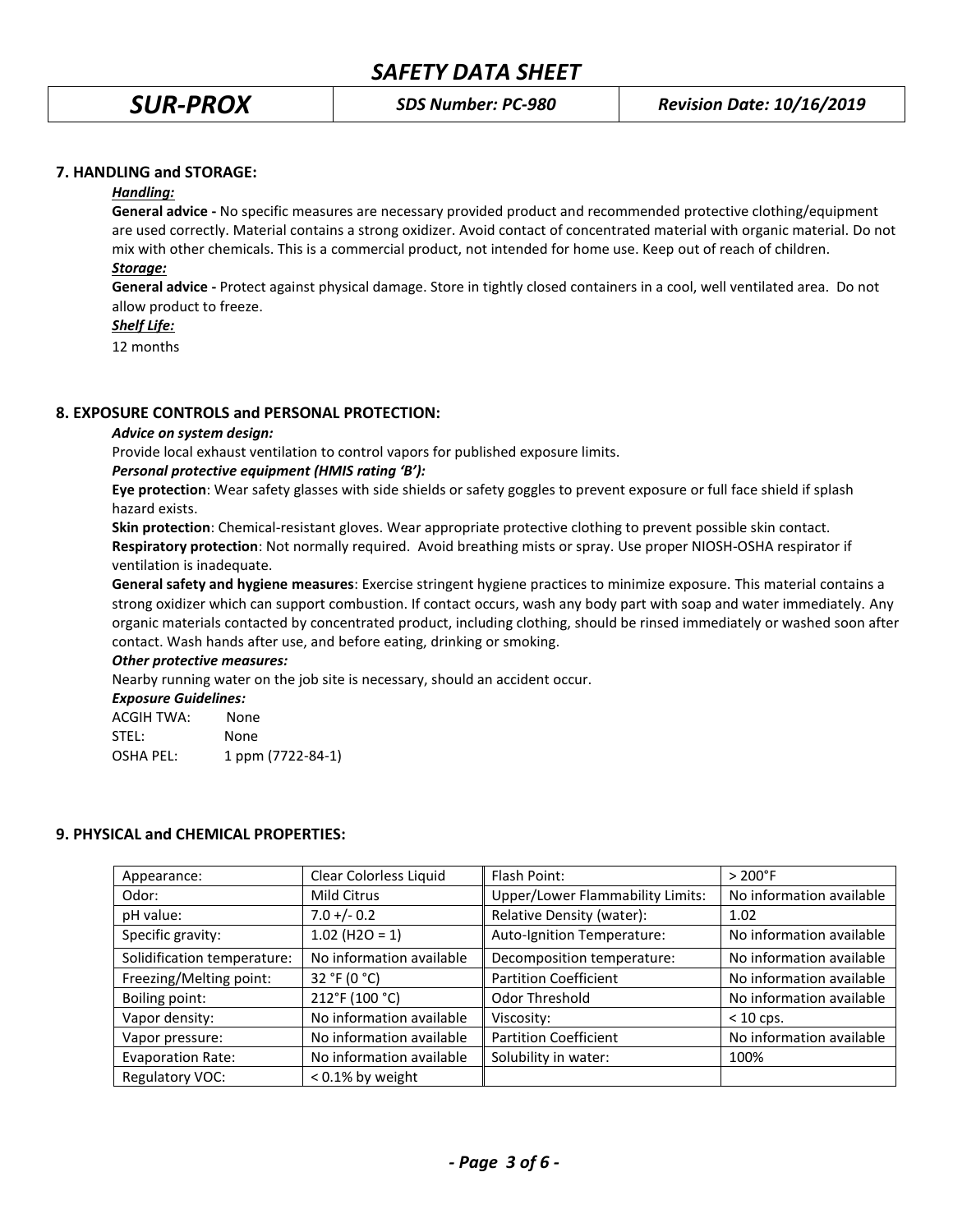## **10. STABILITY and REACTIVITY:**

*Conditions to avoid:* Freezing. Excessive heat or flame. *Substances to avoid:* Strong acids and bases (alkalis),bleach, reducing agents, metals, and organic materials. *Hazardous reactions:* Product is chemically stable under normal conditions of use and storage. **Decomposition or By-products:** In fire conditions: carbon monoxide (CO), carbon dioxide (CO<sub>2</sub>).

## **11. TOXICOLOGY INFORMATION:**

#### *Acute Toxicity (Symptoms):*

**Oral:** Ingestion may cause nausea, vomiting, and diarrhea. **Eye irritation:** May cause serious irritation, redness, swelling and possible tissue damage. Avoid prolonged contact with concentrate.

**Skin irritation:** May cause irritation, redness and swelling. Avoid prolonged contact with concentrate. **Inhalation:** Irritation to the respiratory tract, coughing, difficulty breathing.

**Sensitization:** Skin: N/A. Respiratory: N/A

# *Chronic Toxicity:*

**Other information:** No carcinogenic substances as defined by IARC, NTP and/or OSHA.

## **12. ECOLOGICAL INFORMATION:**

#### *Biodegradation:*

Test method: Unspecified Analysis method: Unspecified Degree of elimination: Not Established

#### *Environmental toxicity:*

Acute and prolonged toxicity to fish: Not Established Toxicity to microorganisms: Not Established Other ecotoxicological advice: Not Established

# **13. DISPOSAL CONSIDERATIONS:**

*Waste disposal of substance:* Dispose of in accordance with all Federal, State and Local regulations when storing and disposing of substances. It is the waste generator's responsibility to determine if a particular waste is hazardous under RCRA (EPA regulations for hazardous waste).

*Container disposal:* Dispose of in a licensed facility in accordance with local regulations.

*RCRA:*

Unspecified.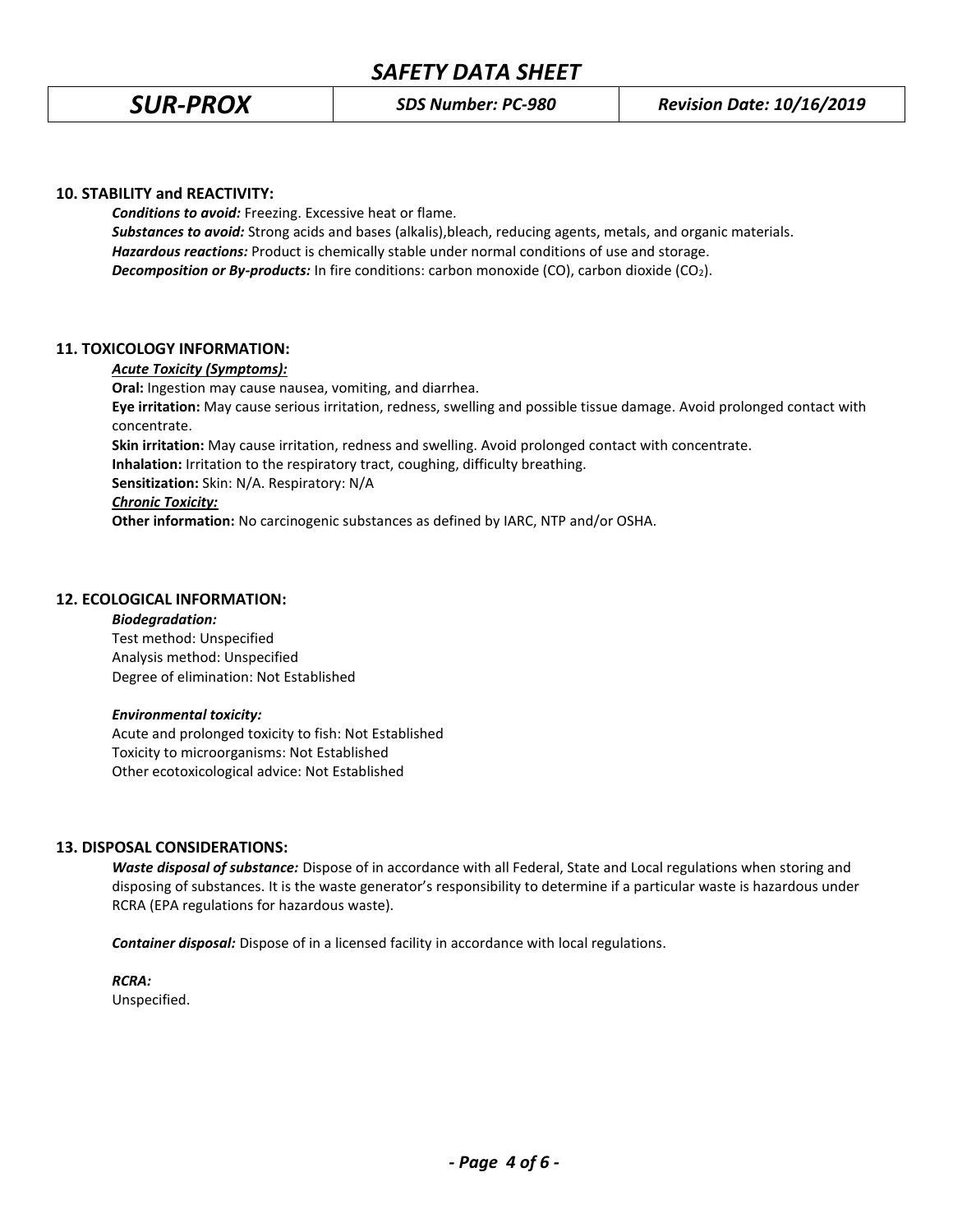#### **14. TRANSPORTATION INFORMATION:**

#### **DOT:**

**Proper Shipping Name:** COMPOUND CLEANING LIQUID (NON-HAZARDOUS)

# **15. REGULATORY INFORMATION:**

| <b>Federal Regulations:</b>           |                       |                                      |
|---------------------------------------|-----------------------|--------------------------------------|
| Registration status:                  |                       |                                      |
| TSCA, US:                             |                       | All components are listed or exempt. |
| OSHA hazard category:                 |                       | None                                 |
| SARA hazard category (EPCRA 311/312): |                       | Acute health hazard                  |
| SARA TITLE III, SECTION 313:          |                       |                                      |
| <b>CAS Number:</b>                    | <b>Chemical Name:</b> |                                      |
| None                                  |                       |                                      |

*State Regulations:*

Chemicals known to the State of California to cause cancer, birth defects or other reproductive harm CAS Number: Chemical Name: None

#### *CA Cleaning Product Right To Know Act of 2017: Ingredient Disclosure*

| <b>INGREDIENT</b>                     | <b>CAS NUMBER</b>    | <b>FUNCTION</b> |
|---------------------------------------|----------------------|-----------------|
| <b>WATFR</b>                          | 7732-18-5            | <b>DILUENT</b>  |
| <b>HYDROGEN PEROXIDE</b>              | 7722-84-1            | OXIDIZER        |
| PROPRIETARY ETHOXYLATED ALCOHOL BLEND | <b>NOT AVAILABLE</b> | DETERGENT       |
|                                       |                      |                 |

# **16. OTHER INFORMATION:**

| <b>NFPA Rating:</b>     |                 |                                                                                         |                      |
|-------------------------|-----------------|-----------------------------------------------------------------------------------------|----------------------|
| Health: 2               | Fire: 0         | Reactivity: 1                                                                           | Special Hazard: none |
| <b>HMIS III Rating:</b> |                 |                                                                                         |                      |
| Health: 2               | Flammability: 0 | Physical Hazard: 1                                                                      |                      |
|                         |                 | Personal Protection: B (safety glasses with side shields and chemical-resistant gloves) |                      |

*Both NFPA and HMIS III rating systems use a numbering scale that ranges from 0 to 4 to indicate the degree of hazard. A value of zero means the substance possesses no hazard while a value of four indicates high hazard.*

| <b>NFPA</b> Rating |                     |   |
|--------------------|---------------------|---|
| O                  | <b>HMIS Rating</b>  |   |
|                    | HEALTH              | 2 |
| n                  | FLAMMABILITY        |   |
|                    | PHYSICAL HAZARD     |   |
|                    | PERSONAL PROTECTION |   |

*Prepared by:* Surtec, Inc. 10/16/2019 **Revision No.**: Original